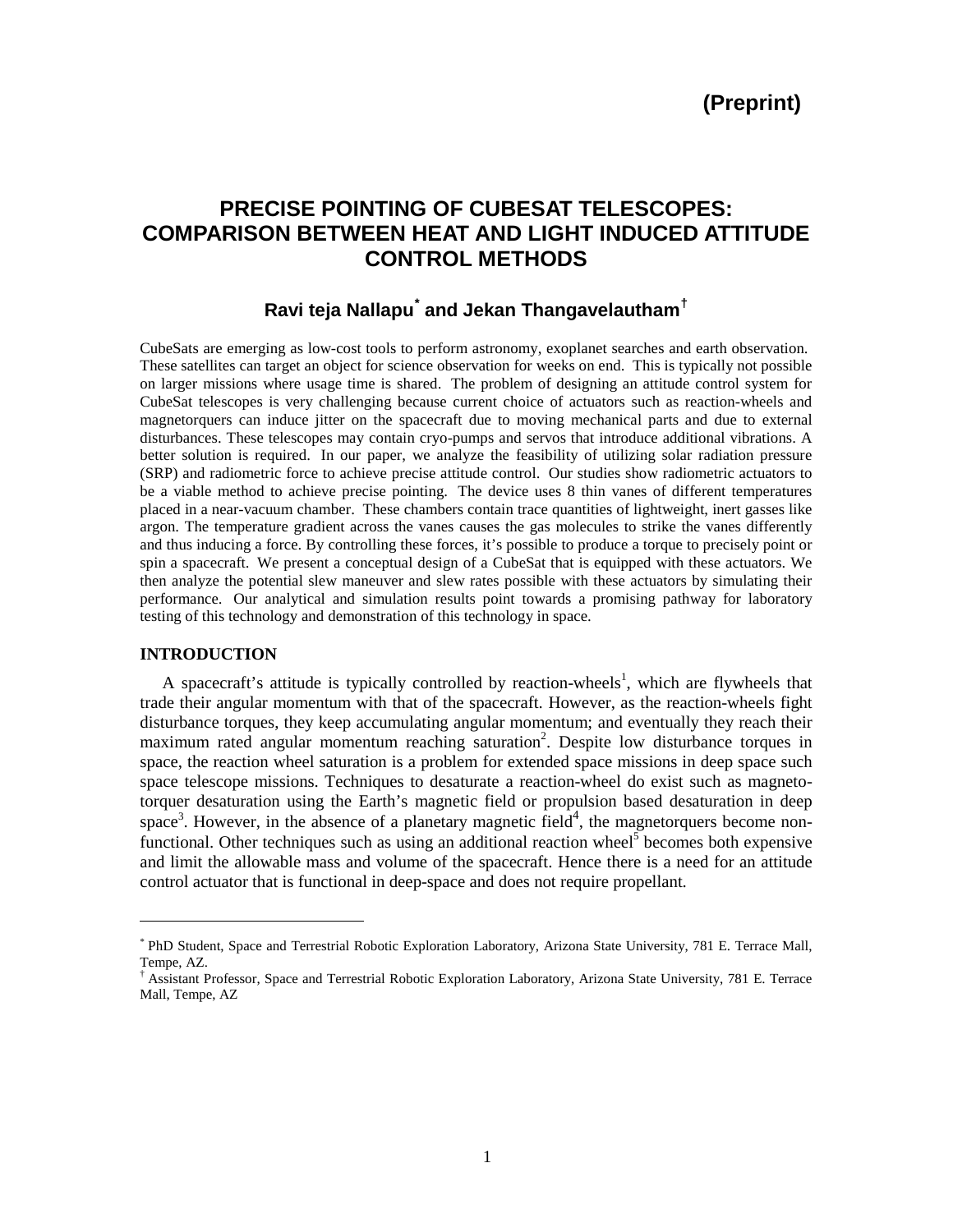For an Earth orbiting spacecraft, typical disturbances include atmospheric drag<sup>6</sup>, gravity gradient<sup>7</sup> and solar radiation pressure  $(SRP)^8$ . However, in deep space the atmospheric drag and gravity gradient can be eliminated, leaving the SRP as the only known dominant disturbance. The SRP is the pressure exerted by the solar flux on an object in space and depends on the optical properties of the object exposed to the photons, such as specular reflectivity and absorptivity. Hence, one strategy to control the attitude can be to manipulate these properties, thus controlling the magnitude of the disturbance.

The IKAROS spacecraft<sup>9</sup>, launched by JAXA in 2010 used this technique to maneuver itself to Venus. Their spacecraft had a large, square solar-sail of diagonal length 20 m, and LCD cells embedded along the perimeter of the sail as shown in Figure 1(left) to control the attitude of the spacecraft. These LCD cells are turned "on" and "off", which varies the reflectivity, thus changing the SRP acting upon the surface.





**Figure 1. Technologies that exemplify photometric and radiometric forces: IKAROS Spacecraft (left) and Crookes Radiometer (Right)**

In retrospect, the binary operation of switching the LCDs "on" or "off" can be further improved by advances in technology. Devices like the Transflector $\mathcal{D}^{10}$  and Smart Windows $\mathcal{D}^{11}$  that switch states from a transparent glass to a mirror present interesting alternatives.

Another technology which has not yet been applied to space missions, but can be of great importance is radiometric forces, which are exemplified by the Crookes Radiometer<sup>12</sup>, shown in Figure 1(right). The Crookes Radiometer consists of 4 plates, called vanes that are colored white and black on opposite ends. The vanes are mounted on a spindle, and placed inside a partial vacuum chamber, typically consisting of trace amounts of argon. When the setup is exposed to sunlight, the vane-spindle starts to spin. This phenomenon has been widely misunderstood, with many proposing photons hitting the vanes and causing the force. However it is Thermal Creep force<sup>13</sup>, which is a radiometric force that causes the vane to spin and is further described in the paper.

This paper intends to apply and compare the performance of these two phenomena: light and heat to the small satellite attitude control problem. Specifically, we compare the magnitudes of these two forces, in their scalar form, and then analyze their application to an on-orbit centrifuge science laboratory mission such as AOSAT  $1^{14,24,25}$  using a CubeSat<sup>17</sup>. We begin by briefly introducing the two phenomena. Following this, the application of this technology to CubeSats is discussed by designing hypothetical actuators. We then compare the magnitudes of the forces fol-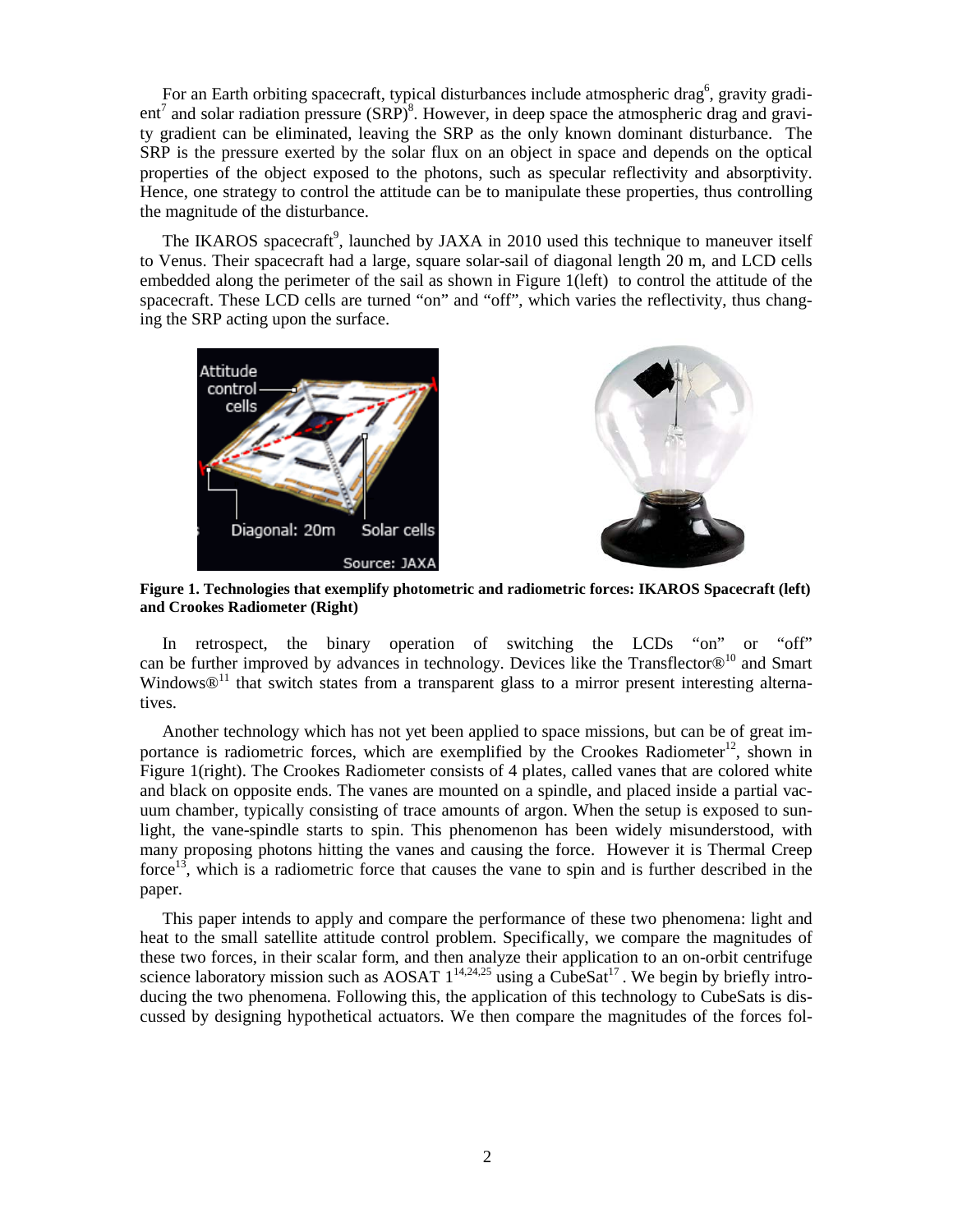lowed by performance comparison of these two actuators in the results section. Finally, we summarize the findings in the conclusion section.

## **PHYSICS OF THE PHENOMENA**

#### **Solar Radiation Pressure Force**

The SRP force is caused by photons striking the surface of a spacecraft. Consider a spacecraft whose position vector relative to the sun is  $\vec{s}$  as shown in Figure 2. Let *A* be the area of each face, and let the face under consideration have an outward normal vector whose direction is  $\hat{\pi}$ . Let the normal subtend an angle  $\theta$  with the unit vector  $\hat{S}$  (direction of  $\vec{S}$ ).



**Figure 2. CubeSat face exposed to solar radiation.**

In this case, the magnitude of  $SRP<sup>15</sup>$  acting on the whole spacecraft is given by:

$$
\vec{F}_{SRP} = \frac{G_1}{|\vec{s}|^2} \sum_i A_i \cos \theta_i \left[ (1 - c_{sr})\hat{s} + 2 \left( \frac{c_{dif}}{3} + c_{sr} \cos \theta_i \right) \hat{n}_i \right]
$$
(1)

Here  $G_l$  denotes the solar constant whose value is 1E14 kg-km/s<sup>2</sup>, and '*i*' denotes the index of all those faces that face the sun, i.e.,  $\hat{\mathbf{s}} \cdot \hat{n_i} > 0$ . Since the SRP depends on the inclination between the sun-vector and the spacecraft normal, we look at the maximum value of SRP, which occurs when  $\theta_i = 0$  Degrees, i.e., when  $\hat{\mathbf{s}}$  aligns with  $\hat{\mathbf{n}}$ . Hence the maximum available SRP is given by:

$$
\vec{F}_{Max\,SRP} = \frac{G_1}{|\vec{s}|^2} \sum_i A_i \left[ 1 + \frac{2}{3} c_{dif} + c_{sr} \right] \hat{n}_i \tag{2}
$$

The positive coefficients,  $c_{dif}$  and  $c_{sr}$ , when added constitute the total coefficient of reflection which varies between 0 and 1 and hence we can relate these coefficients as:

$$
c_{dif} + c_{sr} \le 1\tag{3}
$$

#### **Radiometric Forces**

The radiometric force is observed when a gas is exposed to a surface with a temperature gradient. In the above example, the gradient is created by the vanes as the black side of the vane absorbs more light and becomes hotter than the white side. In this setup, two forces are generated<sup>13</sup>: A normal pressure force exerted by the gas molecules as they strike the black side with higher momentum, and a thermal creep force occurs as the gas molecules strike the edges of the vanes. The two forces are shown in Figure 3. The net radiometric force then is given by: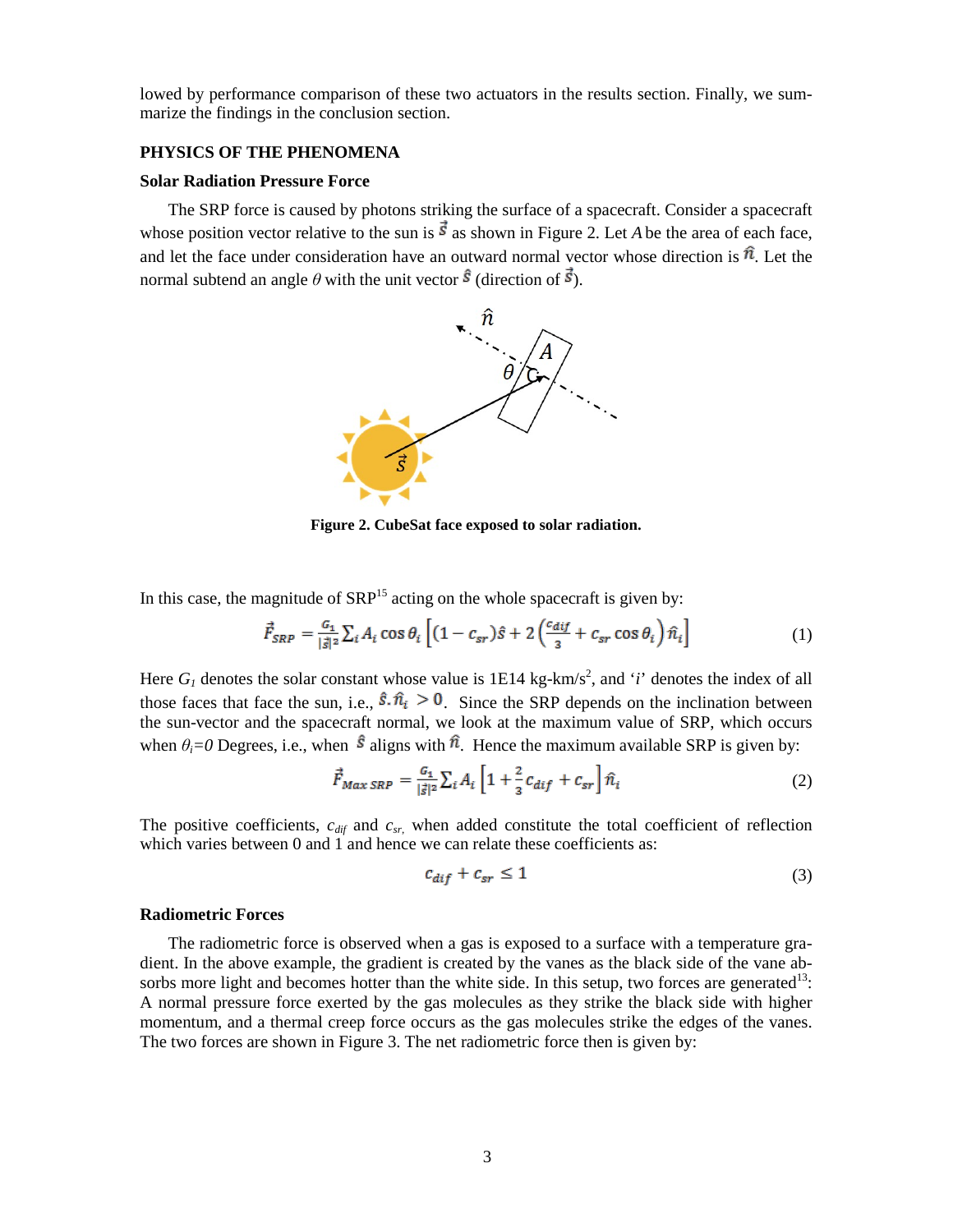$F_R = F_N + F'_{S}$  (4)



**Figure 3. Radiometric forces acting on a vane with a temperature gradient**

Consider a vane with a temperature gradient as shown in Figure 3, where the hotter side is at a temperature  $T_h$  and the colder side is at  $T_c$ . Let *l*, *w*, and *d*, represent the length, width, and thickness respectively. Let this vane be placed in a rarefied gas with a gas kinetic diameter *σ*. In this case, the normal force<sup>16</sup> is given by:

$$
F_N = (2 - \alpha) \frac{15}{32\sqrt{2}\pi} \frac{k}{\sigma^2} \frac{\Delta T}{d} (\lambda P)
$$
 (5)

where,  $\alpha$  is the coefficient of thermal accommodation,  $\Delta T$  is the temperature difference  $T_h - T_c$ , *P* is the perimeter of the vane, and  $k$  is the Boltzmann constant. The Thermal Creep force<sup>17</sup> is given by:

$$
F'_{s} = \frac{x^{15}}{32\sqrt{2}\pi} \frac{k\Delta T\alpha}{\sigma^2} (l' + w') \min\left(\frac{d}{W_{grad}}, 1\right)
$$
 (6)

where, *x* is a correction factor to compensate for slip reduction due to opposing forces, *l'* and *w'* are reduced length and width of the vane due to non-reactive drag forces given by equations 7 and 8 respectively and are associated with a numerical factor *β*. Also, *wgrad* is the width of the gradient given by equation 9. The thermal creep force only comes into play when the thickness of the vane is comparable to the gas mean free path *λ*.

$$
l' = l - \beta \lambda \left(\frac{2-\alpha}{\alpha}\right) \tag{7}
$$

$$
w' = w - \beta \lambda \left(\frac{2-\alpha}{\alpha}\right) \tag{8}
$$

$$
W_{grad} = d + 2\lambda \left(\frac{2-\alpha}{\alpha}\right) \tag{9}
$$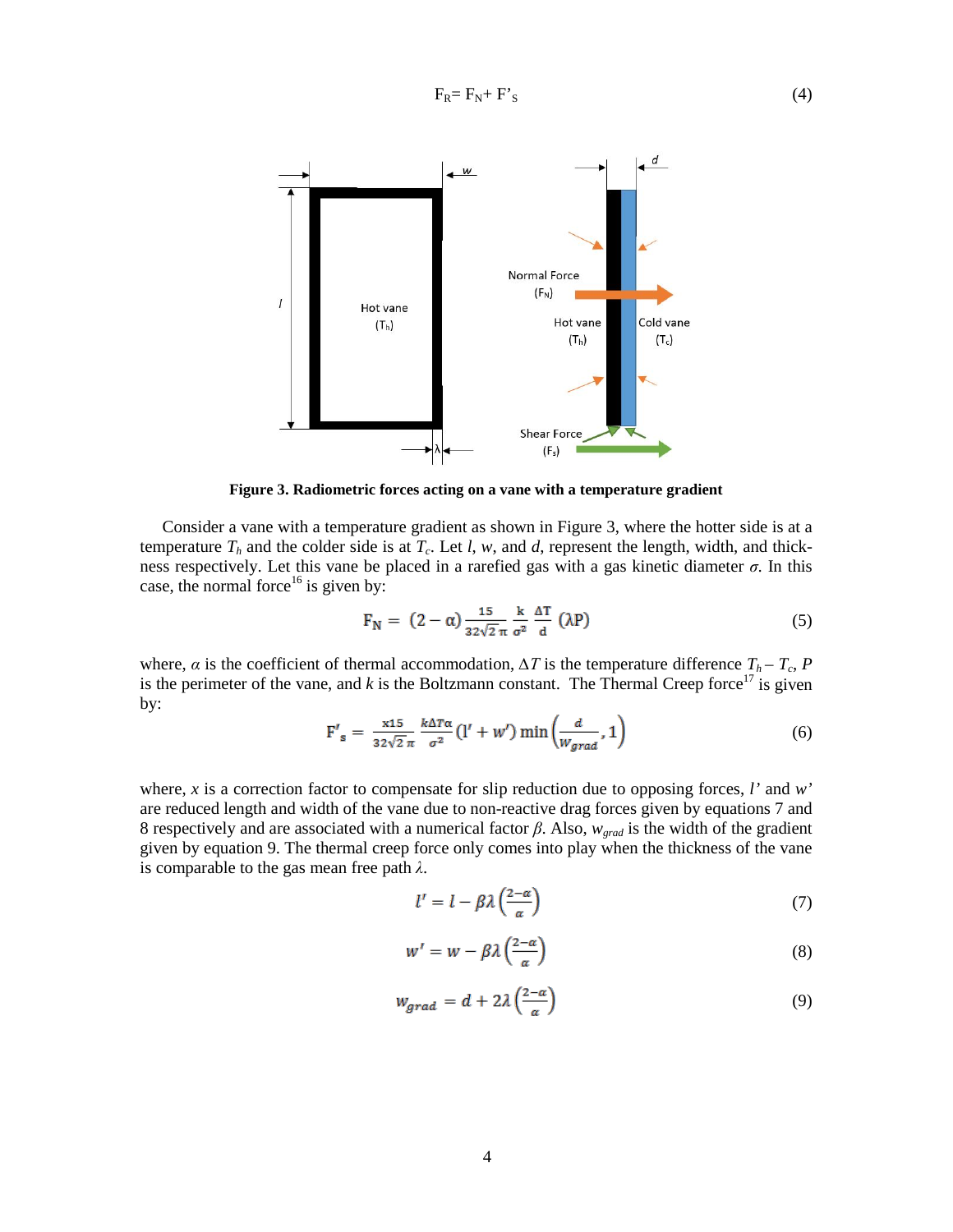Both the pressure force (equation 5) and the creep force (equation 6) are directed from the hot side towards the cold side. We refer the readers to Scandurra<sup>16</sup> and Wolfe<sup>17</sup> for a complete derivation of equations 5 through 9.

### **Application to Spacecrafts**

In this section, we describe the actuators that use light and heat respectively to control the attitude of a 3U CubeSat $^{18}$ .

## **SRP based actuators.**

We let the chassis walls of the spacecraft be covered by a switchable glass-mirror technology such as an E-TransFlector®, and the spacecraft walls are embedded with sun sensors<sup>19</sup> that can track the sun vector. With this setup, a feedback controller can be developed to orient the spacecraft as desired. A conceptual design of this spacecraft is shown in Figure 4.



**Figure 4. Conceptual spacecraft utilizing solar radiation pressure to control its attitude (left). A cross-section view shows the moment arm (right).**

In Figure 4, the blue tinted areas represent the surface that has transformed to a mirror, while the white surfaces are transparent. By switching between the 'mirror' and 'transparent glass' modes we can induce SRP as desired. The moment arm vector,  $R<sub>1</sub>$ , joins the center of gravity  $g$  to the center of pressure *p1*.

## **Radiometric Actuators**

Let's consider an alternate attitude actuator that exploits the radiometric force<sup>20</sup>. We let the chassis walls of the CubeSat be covered with a glass chamber filled with trace amounts of argon. The chamber contains 8 vane plates arranged in a  $2\times 2$  matrix. The 2 matrices touch each other, and are affixed to the glass chamber as shown in Figure 5. The vanes are equipped with Thermo-Electric Devices (TED) such as the one mentioned in Reference 21 and temperature sensors so that their temperature can be controlled and measured.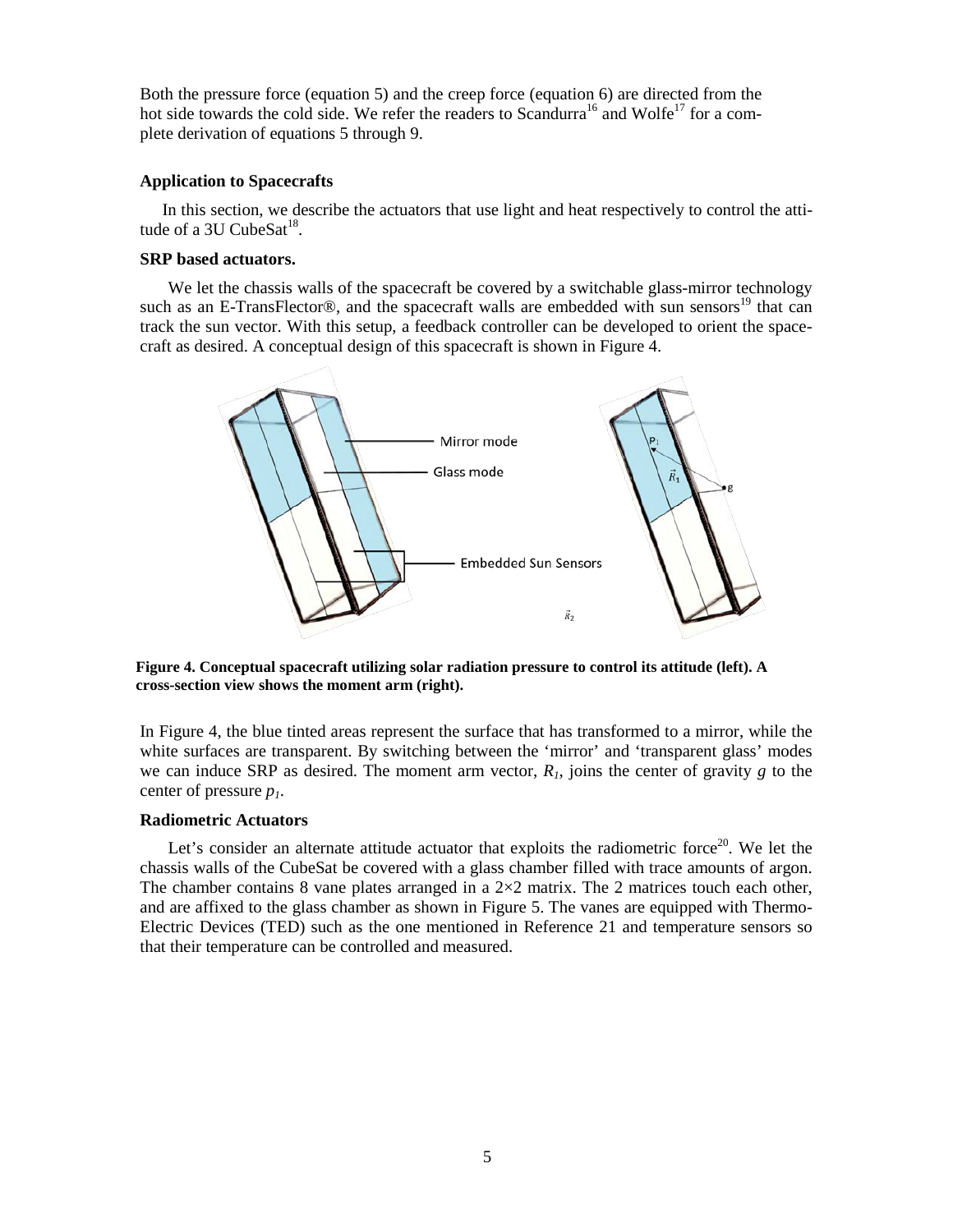

**Figure 5. Conceptual Radiometric actuator, Front view (left) and back view (right).**

Figure 6 shows the actuators fixed onto the walls of a 3U CubeSat, along with the moment arm vector shown on the right.



## **Figure 6. Conceptual CubeSat with radiometric actuators (left) with an cross-section view to show the moment arm (right).**

Vanes in red represent the 'hot' vanes while vanes in blue represent the 'cold' vanes. Also, as seen in Figure 3, the vanes in contact have contrasting temperature to create the temperature gradient. The center of mass of the spacecraft is shown as  $g$ , while  $p_2$  is the center of pressure on the face shown. The moment arm vector  $R_2$  joins  $g$  and  $p_2$ .

## **PERFORMANCE COMPARISION**

## **Force Magnitudes**

Consider a single face of the SRP actuator, and 1 hot-cold vane pair shown in Figures 5 and 6. Let the two faces being compared have the same geometry. The parameters considered for this simulation are presented in Table 1.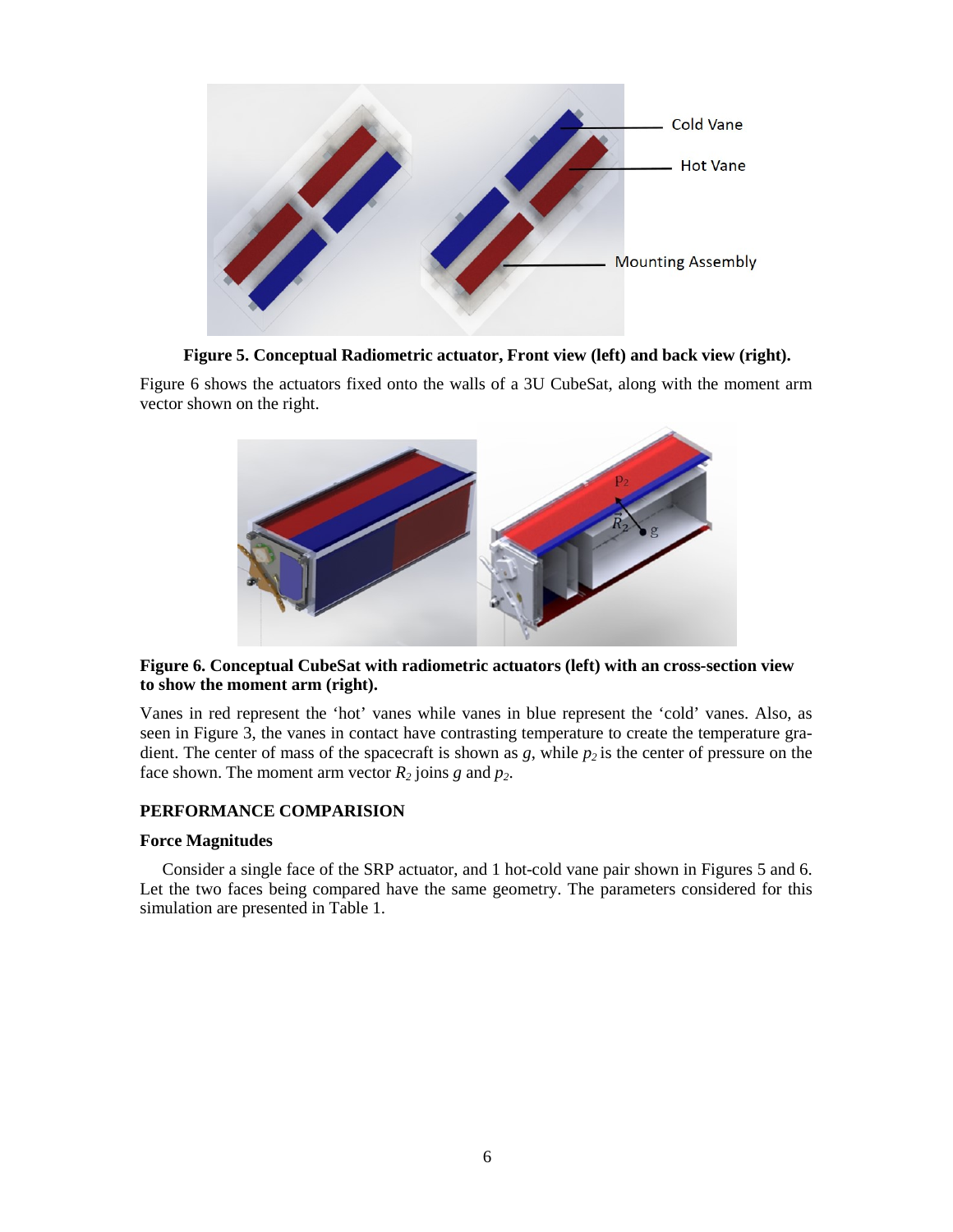| Parameter                          | Value (Units)    |
|------------------------------------|------------------|
| Length                             | $30 \text{ cm}$  |
| Width (vane-pair and SRP film)     | $10 \text{ cm}$  |
| Each length                        | $15 \text{ cm}$  |
| Thickness (vane-pair and SRP film) | $0.1 \text{ cm}$ |
| Distance from Sun                  | 1 AU             |
| Gas for Radiometric actuator       | Argon            |
| Thermal accommodation coefficient  | 0.83             |
| X                                  | 0.5              |
| h                                  | 0.5              |

#### **Table 1. Simulation Parameters**

The magnitude of the SRP force and radiometric forces are shown in Figure 7.



**Figure 7. Comparing magnitudes of maximum SRP (left) and radiometric forces (right)**

As seen here, the radiometric force can be up to 2 orders of magnitude greater than the maximum available SRP. It should be noted that the maximum SRP cannot be realized because of nonalignment with the sun vector and due to the inequality of equation 3. On the contrary, the radiometric forces can vary linearly with temperature as shown in Figure 7 (right).

## **Single Axis Spin**

Consider the same single faces of actuators shown in Figures 5 and 6, now let the SRP face be modified such that the top half is purely specular  $(c_{sr}=1)$ , and its bottom half is purely absorptive  $(c<sub>sr</sub>=0)$ , this is to ensure that the SRP torque generated is a maximum. Also, let the radiometric actuator being compared have 4 vanes that are arranged as 2 2×1 matrices facing each other, creating a temperature gradient between them. In the case of the radiometric actuator we assume a temperature gradient of  $\Delta T = 5^{\circ}C$  across the thickness and perform a dynamics simulation in software. The two actuators are shown in Figure 8, along with the direction of the intended slew.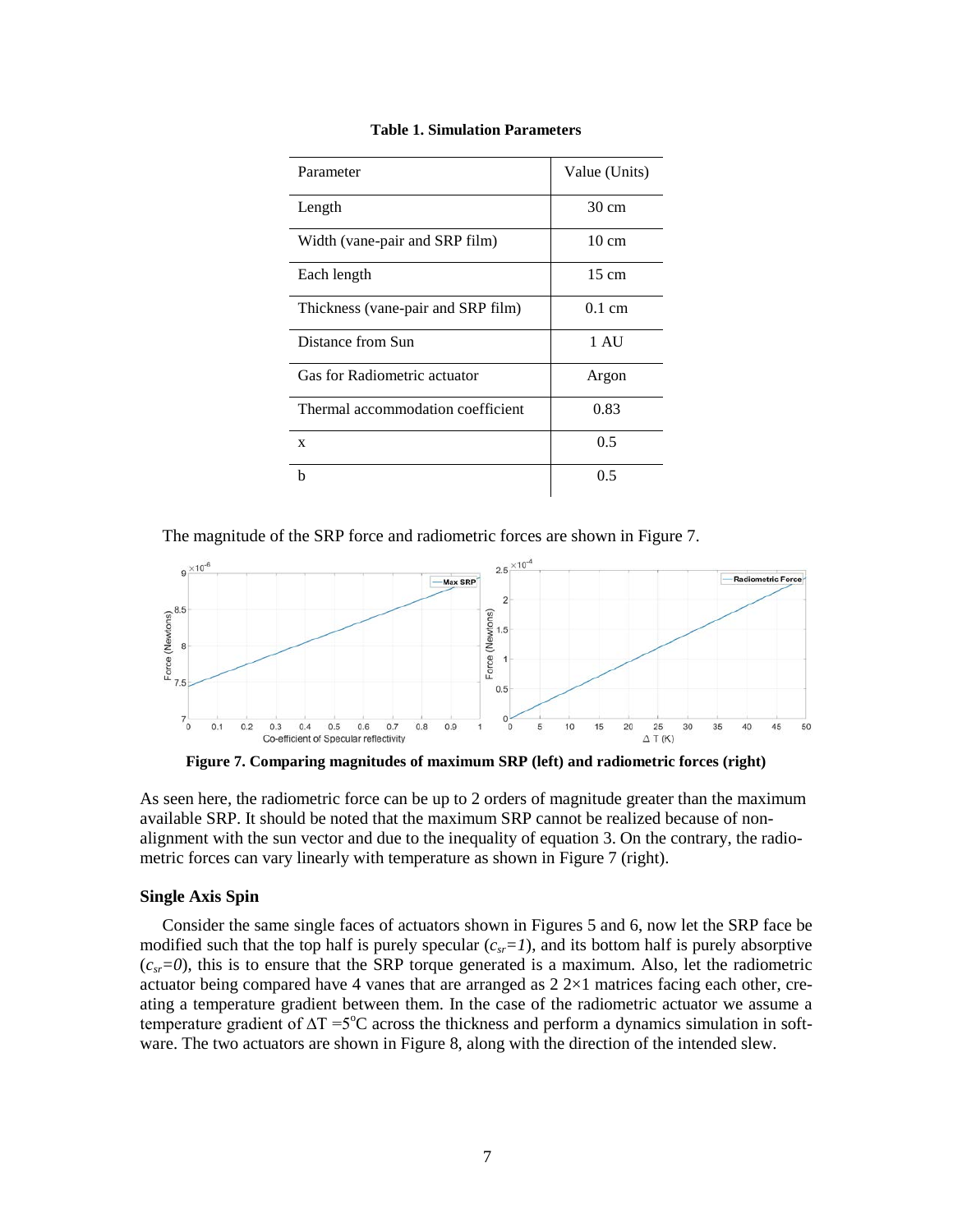

**Figure 8. Two actuators being compared: SRP (left) and Radiometric (Right)**

Attitude propagation was done by solving Euler's equations<sup>22</sup> with quaternions<sup>23</sup>. In this case, the spin is about the body *x*-axis as shown in Figure 8, which is the spacecraft roll. The propagated roll angles in both the cases are presented in Figure 9.



**Figure 9. Roll propagation with SRP (left) and radiometric forces (right)**

As seen here, it takes about 72 minutes to perform a complete  $360^{\circ}$  rotation with SRP, whereas, it only takes about 3.5 minutes with a radiometric force actuator which is a 20-fold improvement.

Most spacecraft missions can just be realized with slew maneuvers, however with science-led missions like AOSAT 1, there is a critical need to perform attitude maneuvers throughout the mission. AOSAT 1 for instance will be spinning at 1 RPM in Low Earth Orbit (LEO). We examine the applicability of these methods to AOSAT 1. Specifically, we compare the angular velocity response of the two methods (Figure 10).



**Figure 10. Angular velocity propagation with SRP (left) and radiometric forces (right)**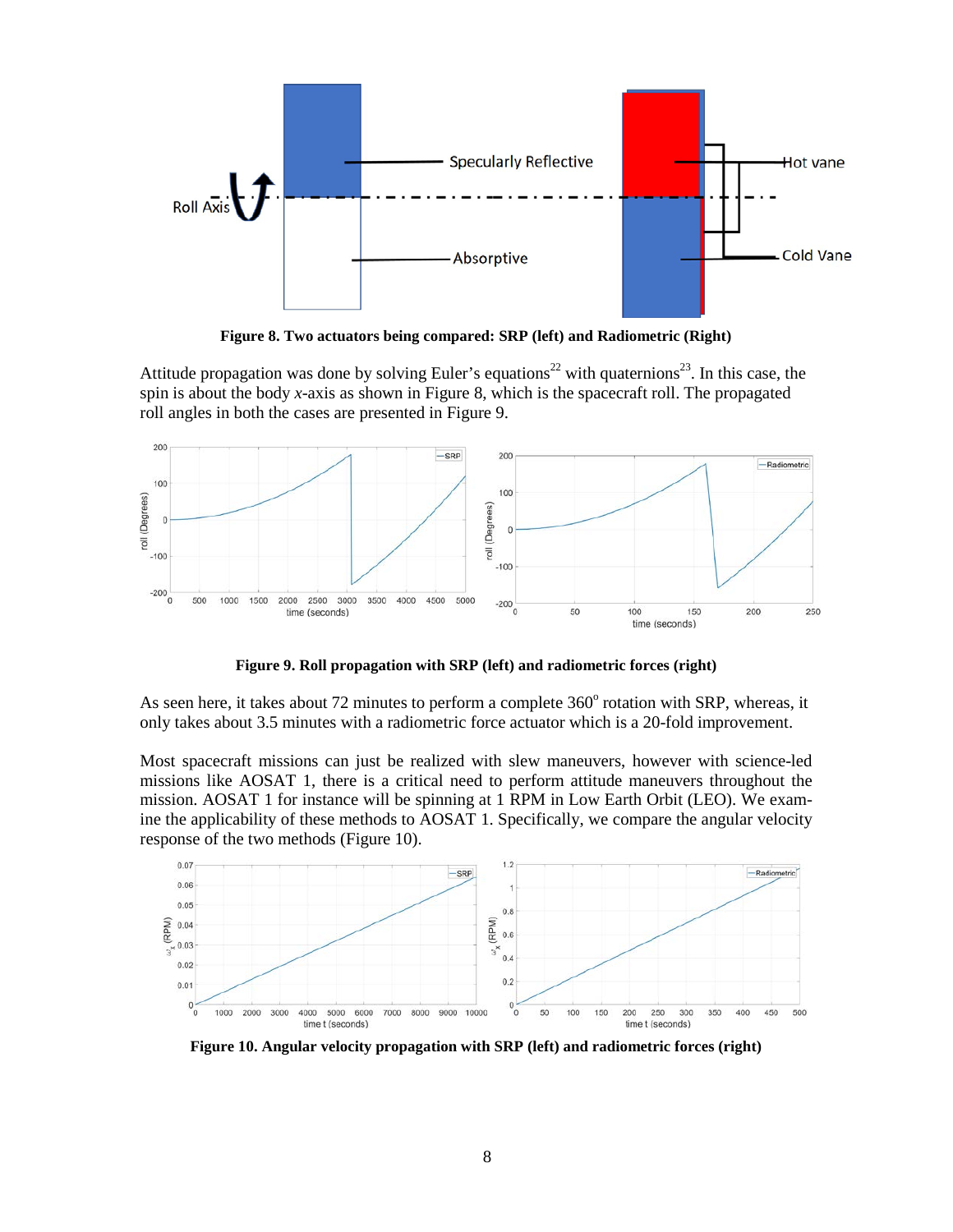Inferring from the slope of Figure 10 (left), it takes an SRP based system about 2 days to reach up to 1 RPM, which makes it impractical. On the other hand, a radiometric actuator system can reach 1 RPM within 7 minutes with a  $\Delta T$  of 5°C, as seen in Figure 10 (right). This shows that the radiometric actuator has a 400-fold advantage over SRP.

### **CONCLUSION**

This paper compares two new methods to control attitude of a spacecraft, using solar radiation pressure method (light) and radiometric method (heat), for deep space missions at 1 AU. The magnitudes of the maximum available solar radiation pressure force and the radiometric forces were compared. It was found that the radiometric actuator for a temperature gradient of about 50°C, can provide a force that is 2 orders of magnitude greater than the maximum solar radiation pressure force. The two actuators were also compared based on their roll and slew rate performance. It was found that the SRP actuators were much slower when compared to the radiometric actuators. These results lead us to the conclusions that the solar radiation pressure actuators are slow, and that can be applied to missions that need precise pointing, because of the finer slew rates. However, due to the inverse square law dependence of the solar distance, their application can be practical only in the inner solar system. On the other hand, the radiometric actuators provide greater force magnitudes, and therefore faster slew and spin performance. Also, since these are not dependent on an external source, the radiometric actuators can work anywhere in deep space. However, the challenge of creating the required temperature gradient does exist, and will be fully addressed in a future paper.

#### **REFERENCES**

1 I. Proper, 'Reaction Wheel Design, Construction and Qualification Testing', *Master's Thesis*, York University, Canada, 2010.

2 F. L. Markley, R. G. Reynolds, F. X. Liu, et al. 'Maximum Torque and Momentum Envelopes for Reaction Wheel Arrays', *Journal of Guidance, Control, and Dynamics*, vol. 33, no. 5, 2010, pp. 1606-1614.

3 J.-F. Tregouet, D. Arzelier, D. Peaucelle, et al. 'Reaction Wheels Desaturation using Magnetorquers and Static Input Allocation', *IEEE Transactions on Control Systems Technology*, vol. 23, no. 2, 2015, pp. 525-539.

4 N.A. Matteo, and Y. T. Morton. 'Ionosphere Geomagnetic Field: Comparison of IGRF Model Prediction and Satellite Measurements', *Radio Science*, vol. 46, no. 4, 2011.

5 Yoon, Hyungjoo, Hyun Ho Seo, and Hong-Taek Choi. 'Optimal Uses of Reaction Wheels in the Pyramid Configuration using a New Minimum Infinity-Norm Solution', *Aerospace Science and Technology*, vol. 39, 2014, pp. 109-119.

6 D.A. Vallado, D. Finkleman. 'A Critical Assessment of Satellite Drag and Atmospheric Density Modeling', *Acta Astronautica*, vol. 95, no. 1, 2014, pp. 141-165.

7 Y. Wang, and S. Xu. 'Attitude Stability of a Spacecraft on a Stationary Orbit Around an Asteroid Subjected to Gravity Gradient Torque', *Celestial Mechanics and Dynamical Astronomy*, vol. 115, no. 4, 2013, pp. 333-352.

8 C. R. McInnes, *Solar Sailing: Technology, Dynamics, and Mission Applications*, Springer, New York, 1999.

9 Y. Tsuda,'Achievement of IKAROS -- Japanese Deep Space Solar Sail Demonstration Mission', *Acta Astronautica*, vol. 82, no. 2, 2013, pp. 183.

10 N. Verhaegh, D. De Boer., M. Johnson., B. V.D. Heijden. 'Switchable Transflector and Transflective Display', Patent, US 20070159678, 2006